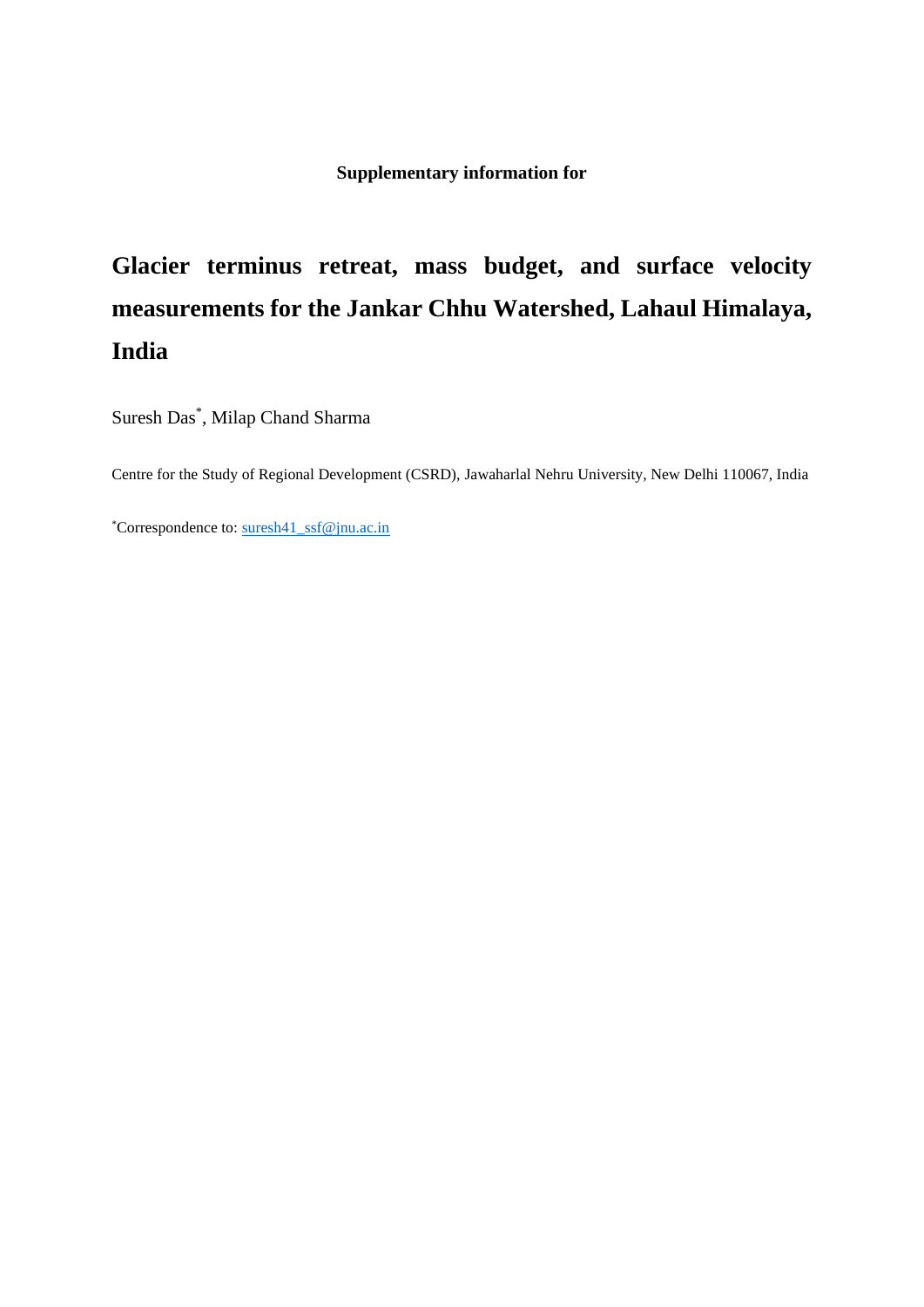

Figure S1. Spatial coverage of SRTM-X band DEM. Location of the JCW shown by black polygon.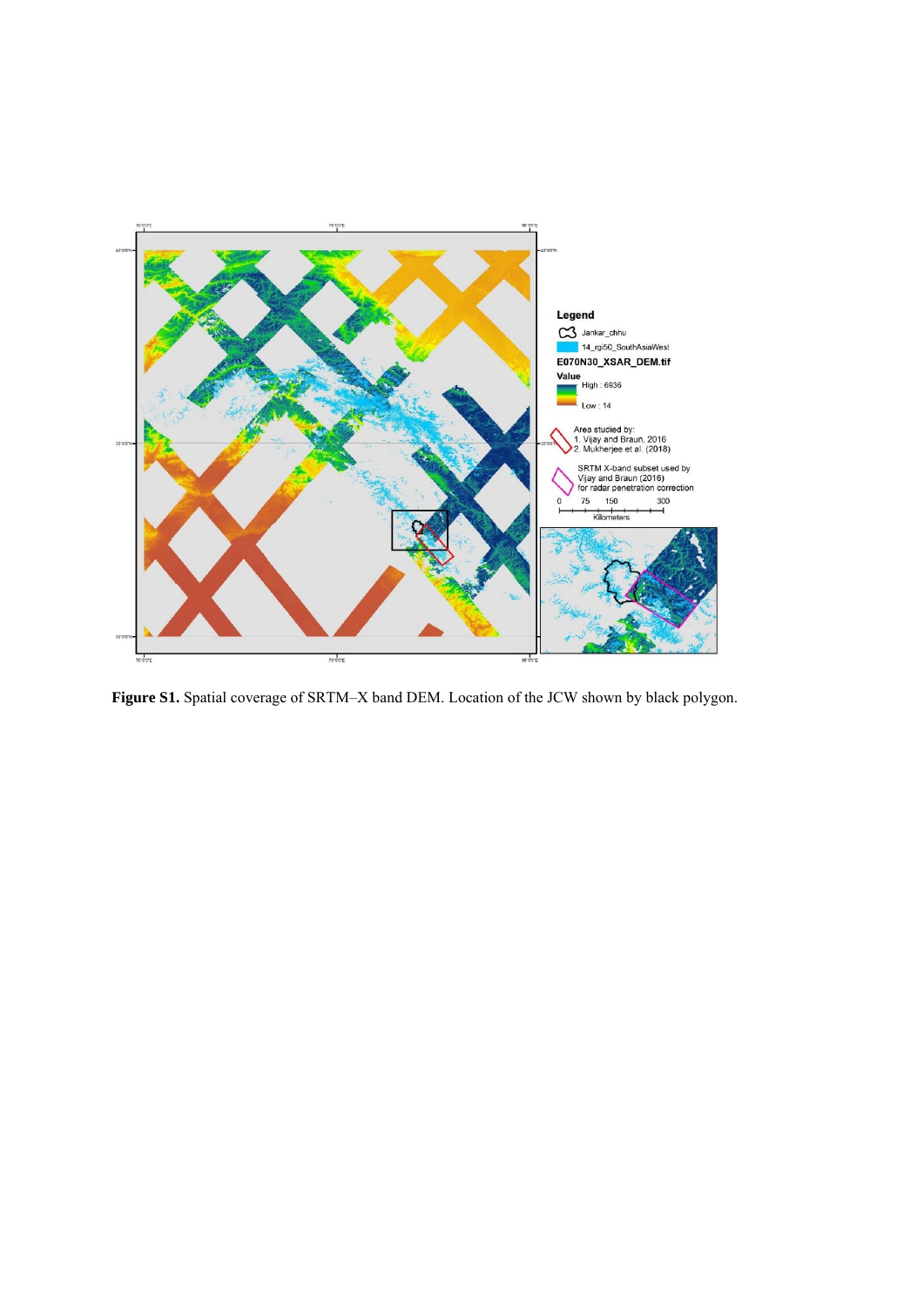| Region/Basin/<br>Sub-basin   | Glaciers       | Period                  | $\triangle Surf$ (%)    | $\triangle Surf$ (% a <sup>-1</sup> ) | Data used                                 | References                 |  |  |
|------------------------------|----------------|-------------------------|-------------------------|---------------------------------------|-------------------------------------------|----------------------------|--|--|
| 1                            | $\overline{2}$ | $\overline{\mathbf{3}}$ | $\overline{\mathbf{4}}$ | 5                                     | 6                                         | 7                          |  |  |
| Western Himalaya             |                |                         |                         |                                       |                                           |                            |  |  |
| Ravi basin                   |                | 1971-2010/2013          | $4.6 \pm 4.1$           | $0.1 \pm 0.1$                         | Corona, Landsat, Worldview, Aster         | (Chand and Sharma, 2015)   |  |  |
| Saraswati/Alaknanda          |                | 1968-2006               | $4.6 \pm 2.8$           | $0.12 \pm 0.07$                       |                                           |                            |  |  |
| Bhagirathi                   |                | 1968-2006               | $5.7 \pm 2.7$           | $0.15 \pm 0.7$                        | Corona, Landsat, ASTER, LISS IV, Cartosat | (Bhambri et al., 2011)     |  |  |
| Kang Yatze<br>Massif, Ladakh |                |                         | 14.3                    | 0.3                                   | Corona, Landsat, Spot, Worldview          | (Schmidt and Nüsser, 2012) |  |  |
|                              | Phutse         |                         | 6                       | 0.4                                   |                                           |                            |  |  |
| Central Ladakh<br>Range      | Nangtse        |                         | 7                       | 0.5                                   | Corona, Landsat, and field campaigns      |                            |  |  |
| <b>Stok Range</b>            |                | 1969-2016               | 22.4                    | 0.5                                   |                                           | (Schmidt and Nüsser, 2017) |  |  |
| Kang Yatze Range             |                |                         | 21.4                    | 0.5                                   |                                           |                            |  |  |
| Lungser Range                |                |                         | 17.7                    | 0.4                                   |                                           |                            |  |  |
| Ladakh range                 |                | 1991-2014               | 12.8                    | 0.6                                   | Landsat TM, ETM+, OLI                     | (Chudley et al., 2017)     |  |  |
| Chenab basin                 |                |                         | 21                      | 0.5                                   |                                           |                            |  |  |
| Parbati basin                |                | 1962-2001/2004          | 22                      | 0.52                                  | SOI Maps, LISS III, LISS IV               | (Kulkarni et al., 2007)    |  |  |
| Baspa basin                  |                |                         | 19                      | 0.45                                  |                                           |                            |  |  |
| Goriganga basin              |                |                         | 19                      | 0.45                                  |                                           |                            |  |  |
| Bhagirathi basin             |                |                         | 14                      | 0.33                                  |                                           |                            |  |  |
| Chandra basin                |                |                         | 20                      | 0.48                                  |                                           |                            |  |  |
| Bhaga basin                  |                | 1962-2001/2004          | 30                      | 0.71                                  | SOI Maps, LISS III, LISS IV               | (Kulkarni et al., 2011)    |  |  |
| Miyar basin                  |                |                         | 8                       | 0.19                                  |                                           |                            |  |  |
| Bhut basin                   |                |                         | 10                      | 0.24                                  |                                           |                            |  |  |
| Warwan basin                 |                |                         | 21                      | 0.5                                   |                                           |                            |  |  |
| Zanskar basin                |                |                         | 9                       | 0.21                                  |                                           |                            |  |  |
| Bhaga basin                  | Baralacha La   | 1971-2011               | $16.37 \pm$<br>3.74     | $0.41 \pm 0.09$                       | Corona, Landsat, LISS IV, Cartosat 1      | (Negi et al., 2013)        |  |  |

**Table S1.** Comparison of glacier surface area loss across the Himalaya.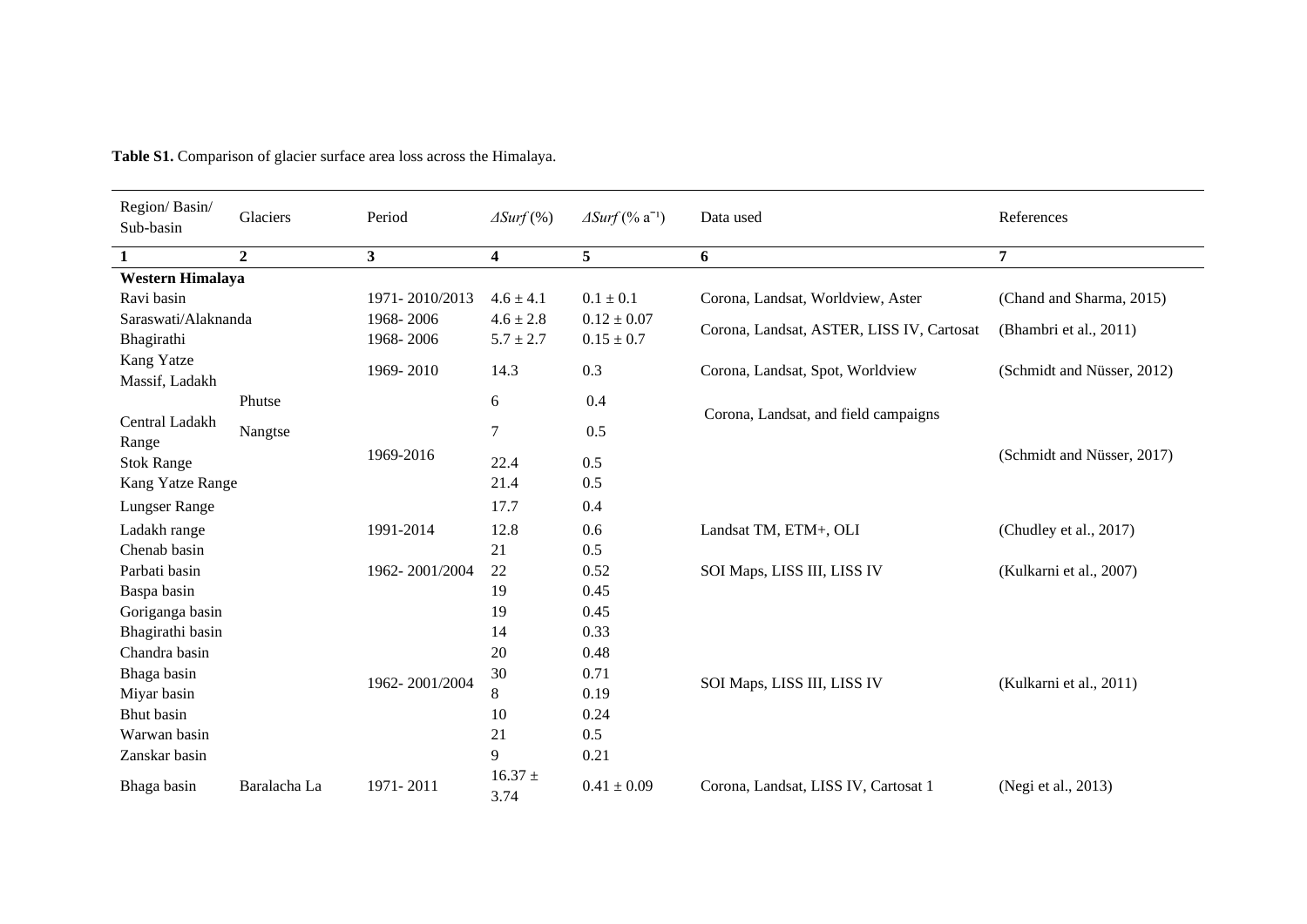| Zanskar range                 | Parkachik<br>Pensilungpa                   | 1971-2015                 | $1.5 \pm 0.09$<br>14.47          | $0.03 \pm 0.002$<br>0.40     | Corona, Landsat, GE                                    | (Mir and Majeed, 2016)                            |
|-------------------------------|--------------------------------------------|---------------------------|----------------------------------|------------------------------|--------------------------------------------------------|---------------------------------------------------|
| Zansar<br>range               | Durung-drung<br>Haskira<br>Kange<br>Hagshu | 1977-2013                 | 12.67<br>20.74<br>13.61<br>15.55 | 0.35<br>0.58<br>0.38<br>0.43 | Landsat                                                | (Shukla and Qadir, 2016)                          |
| Chandrabhaga basin            |                                            | 1980-2010                 | $2.5$                            | 0.08                         | Landsat, LISS III, AWiFS                               | (Pandey and Venkataraman,<br>2013)                |
| Alaknanda<br>basin            | Tipra                                      | 1962-2008                 | ~18                              | 0.39                         | SOI Maps, LISS III, Field observation                  | (Mehta et al., 2011)                              |
| Kashmir<br>Himalaya           | Kolahai                                    | 1962-2014                 | $22.99 \pm 2.3$                  | $0.44 \pm 0.04$              | SoI Maps, Landsat, Aster, LISS IV                      | (Shukla et al., 2017)                             |
| <b>Upper Tons basin</b>       |                                            | 1962-2010                 | 5.4                              | 0.11                         | SOI Maps, Landsat, LISS III, Field<br>observation      | (Mehta et al., 2012)                              |
| Chandra basin                 | Samudra Tapu                               | 1962-2000                 | 10.96                            | 0.30                         | SoI Maps, IRS PAN and LISS III                         | (Kulkarni et al., 2006)                           |
| Kashmir Himalaya              |                                            | 1980-2013                 | 17.92                            | 0.54                         | <b>Landsat and Aster GDEM</b>                          | (Murtaza and Romshoo, 2016)                       |
| <b>Upper Chandra</b><br>basin | Sakchum<br>Chhota Shigri<br>Bara Shigri    | 1993-2014                 | 3.7<br>1.26<br>0.92              | 0.18<br>0.06<br>0.04         | Landsat, Terra ASTER, SRTM, Worldview                  | (Garg et al., 2017)                               |
| Miyar basin                   | Chenab basin (Warwan-Bhut region)          | 1962-2001/02<br>1989-2014 | 11<br>$9 \pm 0.7$                | 0.28<br>$0.36 \pm 0.01$      | SoI maps, LISS III, AWiFS<br>Landsat and Aster GDEM    | (Brahmbhatt et al., 2017)<br>(Patel et al., 2018) |
| Jankar Chhu<br>Watershed      |                                            | 1971-2016                 | $7.48 \pm 2.17$                  | $0.17 \pm 0.05$              | Corona, Landsat, Sentinel 2A, ASTER<br>GDEM v2         | (Das and Sharma, 2019)                            |
| <b>Central Himalaya</b>       |                                            |                           |                                  |                              |                                                        |                                                   |
| Kumbhu Himalaya               |                                            | 1962-2005                 | 5.2                              | 0.12                         | Corona KH- 4, Landsat, Aster                           | (Bolch et al., 2008)                              |
| Sagarmanthan<br>National Park |                                            | 1950-1990                 | 4.9                              | 0.12                         | Based on topographic maps                              | (Salerno et al., 2008)                            |
| Mt. Everest region            |                                            | 1974-2008                 | 10.4                             | 0.3                          | Landsat MSS/TM, ASTER, ALOS/AVNIR2                     | (Ye et al., 2009)                                 |
| Kanchenjunga-Sikkim area      |                                            | 1962-2000                 | $19 \pm 7$                       | $0.5 \pm 0.18$               | Corona KH- 4, Landsat, ASTER, Quick bird,<br>Worldview | (Racoviteanu et al., 2015)                        |
| Imja valley,                  | Nuptse                                     |                           | 27.3                             | 0.91                         |                                                        |                                                   |
| Nepal                         | <b>West Lhotse</b><br>Lhotse               | 1980-2010                 | 54.9<br>30.6                     | 1.83<br>1.02                 | Landsat                                                | (Bajracharya et al., 2015)                        |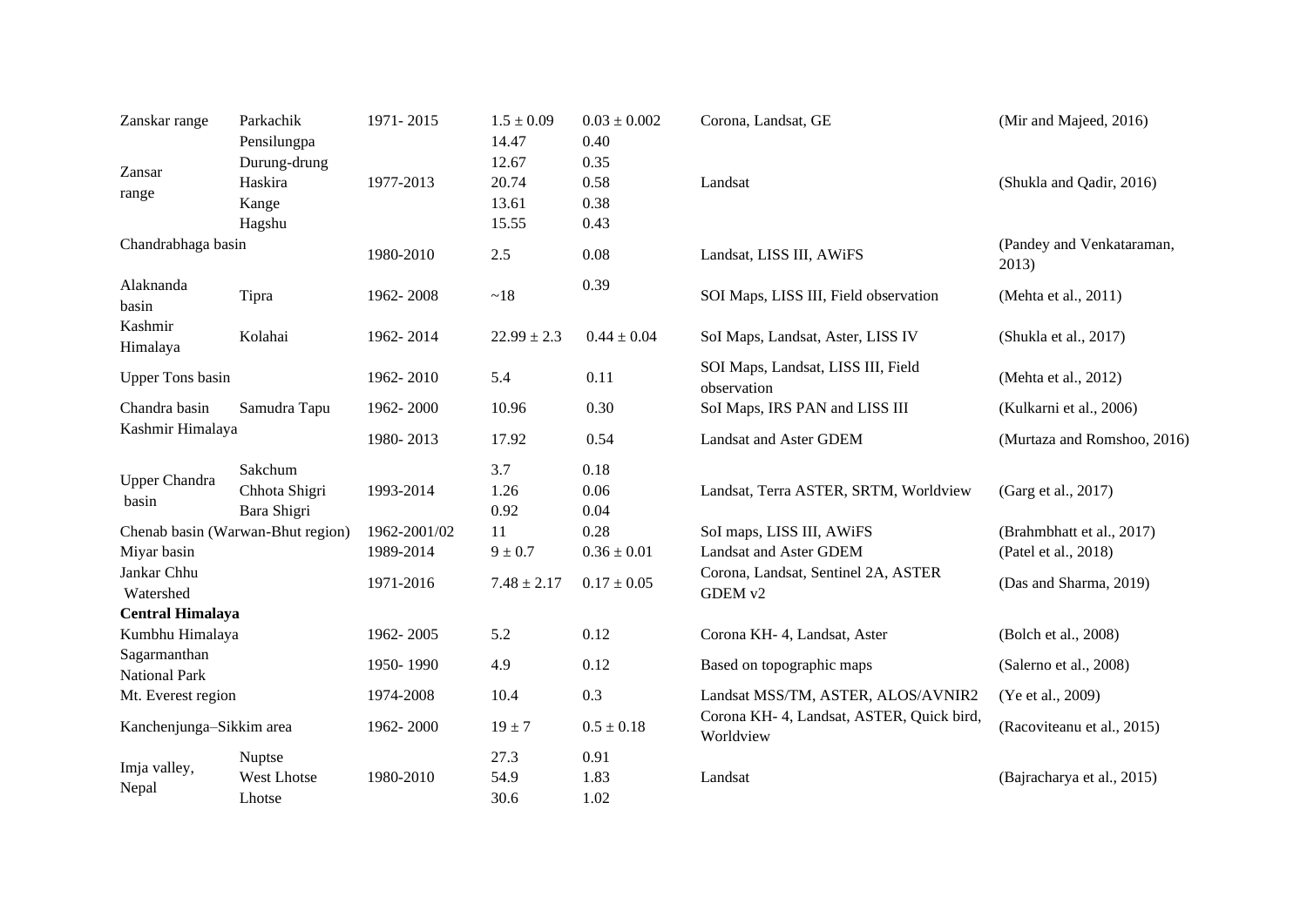|                  | Imja             |              | 16.2           | 0.54           |                   |                            |
|------------------|------------------|--------------|----------------|----------------|-------------------|----------------------------|
|                  | East Amadablam   |              | 17.4           | 0.58           |                   |                            |
|                  | Amadablam        |              | 13             | 0.43           |                   |                            |
|                  | Duwo             |              | 5.3            | 0.18           |                   |                            |
| Eastern Himalaya |                  |              |                |                |                   |                            |
| Sikkim Himalaya  |                  | 1989/90-2010 | $3.3 \pm 0.8$  | $0.2 \pm 0.1$  | Landsat, LISS III | (Basnett et al., $2013$ )  |
| Bhutan Himalaya  |                  | 1980-2010    | $23.3 \pm 0.9$ | $0.8 \pm 0.03$ | Landsat           | (Bajracharya et al., 2014) |
|                  | Bechung          |              | 18.6           | 0.62           |                   |                            |
|                  | Raphstreng       |              | 29.3           | 0.98           |                   |                            |
| Lunana area,     | Thorthormi       | 1980-2010    | 14.5           | 0.48           | Landsat           | (Bajracharya et al., 2015) |
| Bhutan           | Lugge            |              | 21.2           | 0.71           |                   |                            |
|                  | <b>Drukchang</b> |              | 8.2            | 0.27           |                   |                            |
|                  |                  |              |                |                |                   |                            |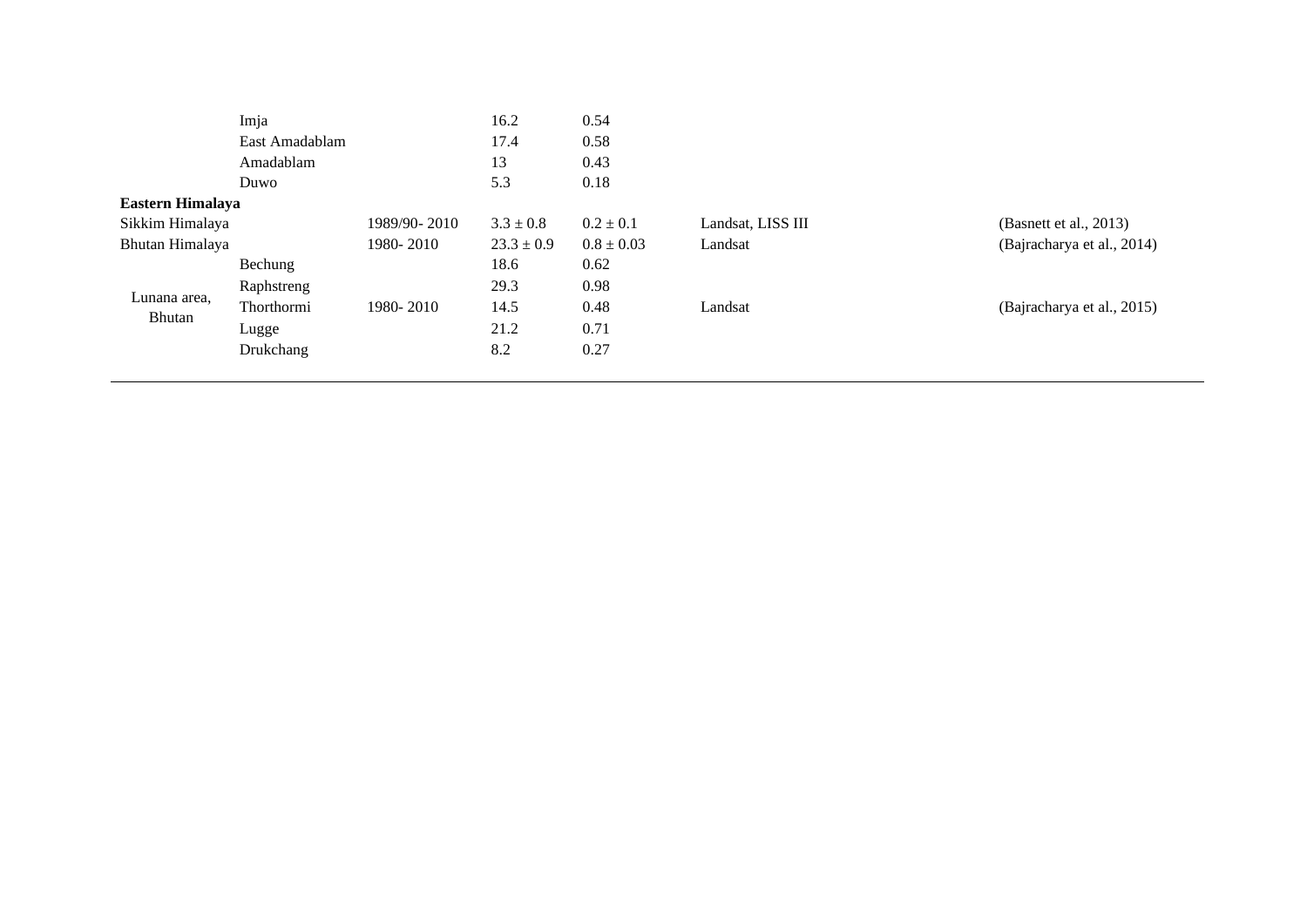| Glacier ID | $L_{1971}(m)$ | $L_{2000}$ (m) | $L_{2016}(m)$ |           |                  | Length change along the center line (m) | $\triangle$ ALC <sub>1971</sub> . | $\Delta$ Elev | Volume<br>change                             | <b>Mass</b><br>balance |
|------------|---------------|----------------|---------------|-----------|------------------|-----------------------------------------|-----------------------------------|---------------|----------------------------------------------|------------------------|
|            |               |                |               | 1971-2000 | 2000-2016        | 1971-2016                               | 2016                              | $(m a^{-1})$  | $(10^{-3}$ km <sup>3</sup> a <sup>-1</sup> ) | $(m w.e. a^{-1})$      |
| G01        | 812.16        | 755.43         | 631.68        | $-56.73$  | $-123.75$        | $-180.48$                               | $-192.21$<br>$-0.29$<br>$-0.86$   |               | $-0.73$                                      |                        |
| G02        | 412.29        | 371.23         | 360.15        | $-41.06$  | $-11.08$         | $-52.14$                                | $-35.54$                          | $-0.23$       | $-0.04$                                      | $-0.19$                |
| G03        | 872.96        | 795.41         | 738.19        | $-77.55$  | $-57.22$         | $-134.77$                               | $-140.72$                         | $-0.6$        | $-0.22$                                      | $-0.51$                |
| G04        | 1028.48       | 991.22         | 958.21        | $-37.26$  | $-33.01$         | $-70.27$                                | $-62.92$                          | $-0.38$       | $-0.09$                                      | $-0.32$                |
| G05        | 563.72        | 536.88         | 524.13        | $-26.84$  | $-12.75$         | $-39.59$                                | $-51.03$                          | $-0.8$        | $-0.08$                                      | $-0.68$                |
| G06        | 786.47        | 737.79         | 725.55        | $-48.68$  | $-12.24$         | $-60.92$                                | $-70.04$                          | $-0.68$       | $-0.17$                                      | $-0.58$                |
| G07        | 918.76        | 845.84         | 845.84        | $-72.92$  | $\mathbf{0}$     | $-72.92$                                | $-85.12$                          | 0.21          | 0.04                                         | 0.18                   |
| G08        | 2030.31       | 1906.4         | 1853.7        | $-123.91$ | $-52.7$          | $-176.61$                               | $-226.75$                         | $-0.28$       | $-0.45$                                      | $-0.24$                |
| G09        | 1456.51       | 1326.89        | 1224.29       | $-129.62$ | $-102.6$         | $-232.22$                               | $-236.84$                         | $-0.11$       | $-0.06$                                      | $-0.09$                |
| G10        | 426.81        | 396.11         | 349.11        | $-30.7$   | $-47$            | $-77.7$                                 | $-117.01$                         | $-0.1$        | $-0.02$                                      | $-0.09$                |
| G11        | 816.72        | 789.23         | 428.46        | $-27.49$  | $-360.77$        | $-388.26$                               | $-308.06$                         | $-0.07$       | $-0.02$                                      | $-0.06$                |
| G12        | 5652.08       | 5328.1         | 4928.02       | $-323.98$ | $-400.08$        | $-724.06$                               | $-548.92$                         | $-0.88$       | $-6.11$                                      | $-0.75$                |
| G13        | 230.61        | 230.61         | 226.6         | 0         | $-4.01$          | $-4.01$                                 | $-26.6$                           | $-0.63$       | $-0.02$                                      | $-0.54$                |
| G14        | 1295.63       | 1277.28        | 1232.78       | $-18.35$  | $-44.5$          | $-62.85$                                | $-58.17$                          | $-1.34$       | $-0.9$                                       | $-1.14$                |
| G15        | 1464.79       | 1317.18        | 1317.18       | $-147.61$ | $\boldsymbol{0}$ | $-147.61$                               | $-161.43$                         | $-0.84$       | $-0.33$                                      | $-0.71$                |
| G16        | 635.92        | 604.59         | 540.38        | $-31.33$  | $-64.21$         | $-95.54$                                | $-123.99$                         | $-0.64$       | $-0.07$                                      | $-0.54$                |
| G17        | 2280.78       | 2042.49        | 1859.32       | $-238.29$ | $-183.17$        | $-421.46$                               | $-394.32$                         | $-0.56$       | $-0.5$                                       | $-0.48$                |
| G18        | 3586.2        | 3414.79        | 3383.38       | $-171.41$ | $-31.41$         | $-202.82$                               | $-328.29$                         | $-0.54$       | $-1.08$                                      | $-0.46$                |
| G19        | 2845.3        | 2659.6         | 2487.94       | $-185.7$  | $-171.66$        | $-357.36$                               | $-387.72$                         | $-0.43$       | $-1.24$                                      | $-0.36$                |
| G20        | 5407.68       | 5050.43        | 4985.72       | $-357.25$ | $-64.71$         | $-421.96$                               | $-412.96$                         | $-0.68$       | $-5.63$                                      | $-0.58$                |
| G21        | 813.91        | 754.89         | 696.07        | $-59.02$  | $-58.82$         | $-117.84$                               | $-161.2$                          | 0.65          | 0.12                                         | 0.55                   |
| G22        | 409.71        | 352.22         | 314.76        | $-57.49$  | $-37.46$         | $-94.95$                                | $-86.65$                          | 0.36          | 0.02                                         | 0.3                    |
| G23        | 1220.74       | 1195.58        | 1162.36       | $-25.16$  | $-33.22$         | $-58.38$                                | $-111.88$                         | $-0.66$       | $-0.26$                                      | $-0.56$                |

Table S1. Data sets for length (L) and elevation (Elev) change for the Jankar Chhu Watershed. ΔALC= average length change based on 50 m interval strip lines.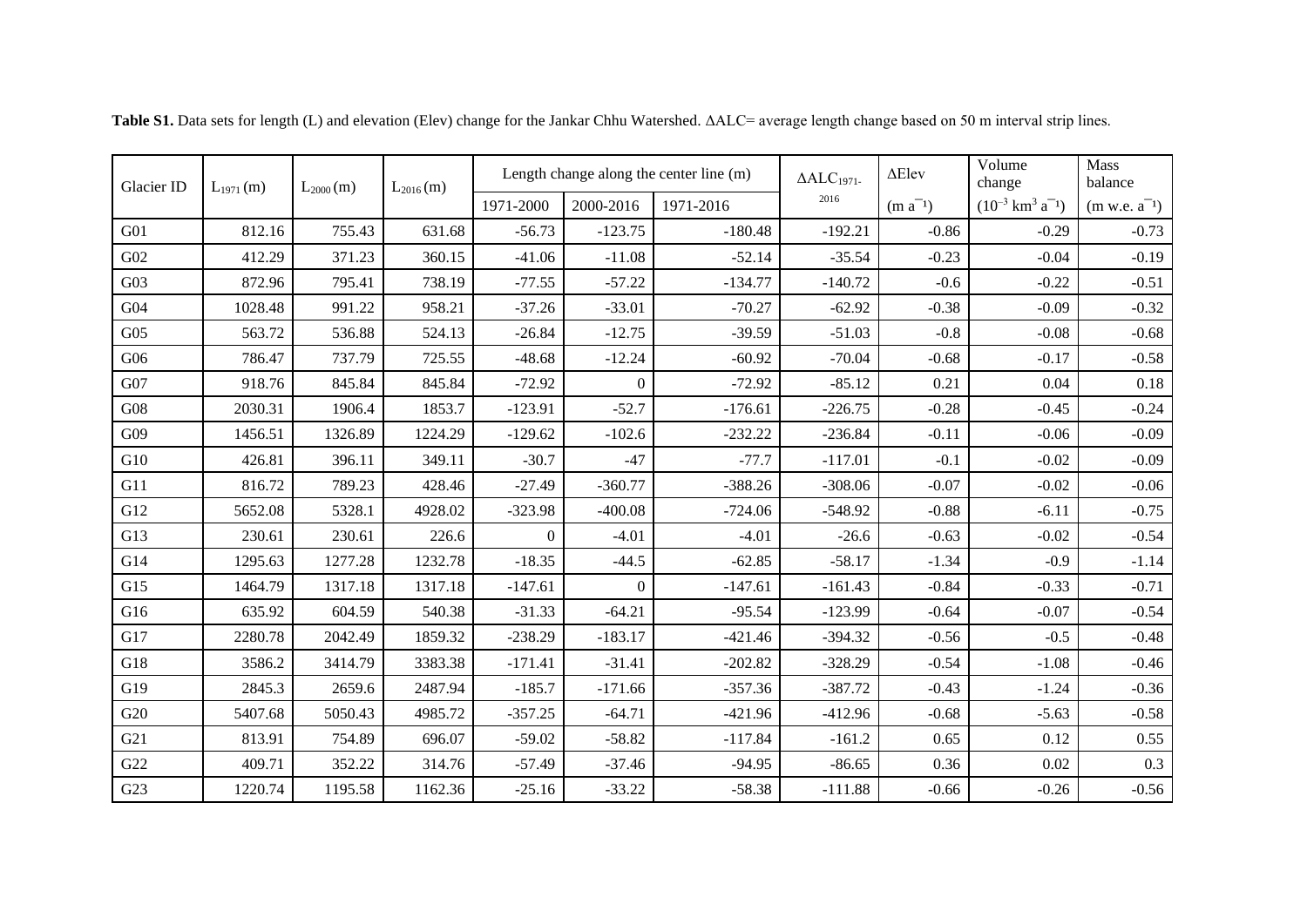| G24 | 4364.59 | 4108.65 | 3969.07 | $-255.94$ | $-139.58$ | $-395.52$ | $-409.11$ | $-1.05$ | $-3.8$         | $-0.89$  |
|-----|---------|---------|---------|-----------|-----------|-----------|-----------|---------|----------------|----------|
| G25 | 270.11  | 238.18  | 211.66  | $-31.93$  | $-26.52$  | $-58.45$  | $-58.57$  | $-0.29$ | $-0.1$         | $-0.25$  |
| G26 | 1964.99 | 1861.7  | 1769.98 | $-103.29$ | $-91.72$  | $-195.01$ | $-192.81$ | $-0.74$ | $-0.47$        | $-0.63$  |
| G27 | 1116.29 | 825.85  | 807.34  | $-290.44$ | $-18.51$  | $-308.95$ | $-264.9$  | $-0.94$ | $-0.19$        | $-0.8$   |
| G28 | 2325.29 | 2291.07 | 2163.43 | $-34.22$  | $-127.64$ | $-161.86$ | $-301.07$ | $-0.95$ | $-0.7$         | $-0.81$  |
| G29 | 2370.66 | 2300.4  | 2005.69 | $-70.26$  | $-294.71$ | $-364.97$ | $-326.71$ | $-1.02$ | $-0.82$        | $-0.87$  |
| G30 | 1299.92 | 1206    | 1121.45 | $-93.92$  | $-84.55$  | $-178.47$ | $-153.02$ | $-0.66$ | $-0.21$        | $-0.56$  |
| G31 | 1446.19 | 1398.07 | 1348.28 | $-48.12$  | $-49.79$  | $-97.91$  | $-88.21$  | $-0.46$ | $-0.19$        | $-0.39$  |
| G32 | 2729.48 | 2592.94 | 2445.13 | $-136.54$ | $-147.81$ | $-284.35$ | $-200.24$ | $-0.97$ | $-2.66$        | $-0.82$  |
| G33 | 639.28  | 596.85  | 553.34  | $-42.43$  | $-43.51$  | $-85.94$  | $-116.92$ | $-0.61$ | $-0.11$        | $-0.52$  |
| G34 | 8297.77 | 8023.68 | 7724.39 | $-274.09$ | $-299.29$ | $-573.38$ | $-536.85$ | $-0.84$ | $-18.25$       | $-0.71$  |
| G35 | 407.42  | 365.67  | 348.56  | $-41.75$  | $-17.11$  | $-58.86$  | $-78.68$  | $-0.52$ | $-0.05$        | $-0.44$  |
| G36 | 1059.97 | 907.37  | 875.76  | $-152.6$  | $-31.61$  | $-184.21$ | $-266.32$ | $-1.06$ | $-1.06$        | $-0.9$   |
| G37 | 1628.04 | 1389.02 | 1332.47 | $-239.02$ | $-56.55$  | $-295.57$ | $-319.69$ | 0.09    | 0.05           | $0.07\,$ |
| G38 | 7015.54 | 6832.55 | 6429.14 | $-182.99$ | $-403.41$ | $-586.4$  | $-459.77$ | $-0.94$ | $-6.05$        | $-0.8$   |
| G39 | 247.98  | 231.17  | 222.6   | $-16.81$  | $-8.57$   | $-25.38$  | $-44.76$  | 0.07    | $\overline{0}$ | 0.06     |
| G40 | 1805.13 | 1687.11 | 1577.99 | $-118.02$ | $-109.12$ | $-227.14$ | $-221.72$ | $-1.05$ | $-1.04$        | $-0.9$   |
| G41 | 352.61  | 357.16  | 328.93  | 4.55      | $-28.23$  | $-23.68$  | $-62.71$  | $-0.49$ | $-0.03$        | $-0.42$  |
| G42 | 198.36  | 176.91  | 169.92  | $-21.45$  | $-6.99$   | $-28.44$  | $-33.85$  | $-0.79$ | $-0.03$        | $-0.67$  |
| G43 | 2566.4  | 2411.03 | 2305.02 | $-155.37$ | $-106.01$ | $-261.38$ | $-289.46$ | $-0.95$ | $-0.93$        | $-0.81$  |
| G44 | 835.46  | 681.79  | 664.23  | $-153.67$ | $-17.56$  | $-171.23$ | $-155.5$  | $-0.96$ | $-0.09$        | $-0.81$  |
| G45 | 578.24  | 502.49  | 454.25  | $-75.75$  | $-48.24$  | $-123.99$ | $-124.5$  | $-0.7$  | $-0.06$        | $-0.59$  |
| G46 | 637.95  | 548.21  | 457.56  | $-89.74$  | $-90.65$  | $-180.39$ | $-179.13$ | $-0.06$ | $\overline{0}$ | $-0.05$  |
| G47 | 7246.34 | 6987.79 | 6948.17 | $-258.55$ | $-39.62$  | $-298.17$ | $-326.11$ | $-1.07$ | $-6.01$        | $-0.91$  |
| G48 | 1637.35 | 1585.99 | 1514.26 | $-51.36$  | $-71.73$  | $-123.09$ | $-94.72$  | $-1.09$ | $-0.66$        | $-0.93$  |
| G49 | 405.32  | 362.42  | 355.58  | $-42.9$   | $-6.84$   | $-49.74$  | $-45.41$  | $-0.2$  | $-0.01$        | $-0.17$  |
| G50 | 1302.31 | 1207.87 | 1110.15 | $-94.44$  | $-97.72$  | $-192.16$ | $-214.87$ | $-0.86$ | $-0.27$        | $-0.73$  |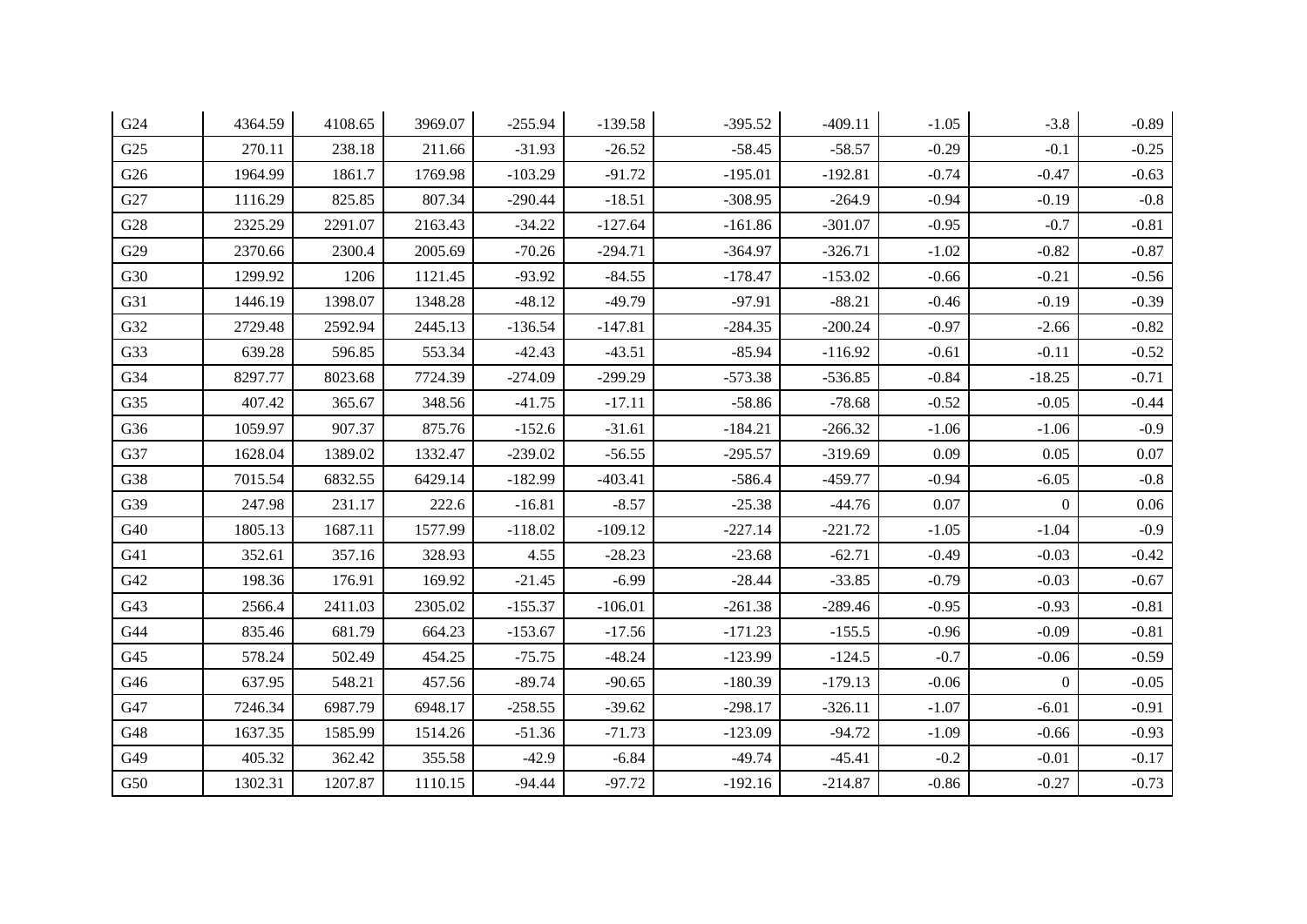| G52         | 1023.59 | 862.71  | 808.31  | $-160.88$      | $-54.4$   | $-215.28$  | $-581.86$  | $-0.79$ | $-0.14$  | $-0.67$ |
|-------------|---------|---------|---------|----------------|-----------|------------|------------|---------|----------|---------|
| G53         | 2723.18 | 2559.67 | 2494.43 | $-163.51$      | $-65.24$  | $-228.75$  | $-179.86$  | $-1.22$ | $-1.69$  | $-1.03$ |
| G54         | 10176.6 | 9476.72 | 9223.45 | $-699.88$      | $-253.27$ | $-953.15$  | $-985.41$  | $-1.14$ | $-16.99$ | $-0.97$ |
| G55         | 2039.94 | 1990.68 | 1942.87 | $-49.26$       | $-47.81$  | $-97.07$   | $-159.31$  | $-1.31$ | $-2.74$  | $-1.11$ |
| G56         | 8296.11 | 7386.37 | 7222.53 | $-909.74$      | $-163.84$ | $-1073.58$ | $-745.49$  | $-1.01$ | $-13.65$ | $-0.86$ |
| G57         | 747.95  | 707.48  | 707.72  | $-40.47$       | 0.24      | $-40.23$   | $-55.76$   | $-0.93$ | $-0.17$  | $-0.79$ |
| G58         | 675.17  | 588.31  | 563.57  | $-86.86$       | $-24.74$  | $-111.6$   | $-110.74$  | 0.16    | 0.02     | 0.14    |
| G59         | 1250.19 | 959.48  | 888.28  | $-290.71$      | $-71.2$   | $-361.91$  | $-329.1$   | $-1.16$ | $-0.61$  | $-0.98$ |
| G61         | 1206.97 | 899.22  | 810.25  | $-307.75$      | $-88.97$  | $-396.72$  | $-329.32$  | $-0.65$ | $-0.12$  | $-0.55$ |
| G62         | 918.79  | 783.78  | 730.43  | $-135.01$      | $-53.35$  | $-188.36$  | $-202.62$  | $-0.95$ | $-0.25$  | $-0.81$ |
| G64         | 1203.87 | 971.68  | 841.59  | $-232.19$      | $-130.09$ | $-362.28$  | $-309.61$  | $-1.14$ | $-0.56$  | $-0.97$ |
| G65         | 801     | 712.63  | 613.14  | $-88.37$       | $-99.49$  | $-187.86$  | $-176.91$  | $-0.54$ | $-0.06$  | $-0.46$ |
| G66         | 499.54  | 455.81  | 424.33  | $-43.73$       | $-31.48$  | $-75.21$   | $-59.52$   | $-0.09$ | $-0.02$  | $-0.07$ |
| G67         | 778.26  | 669.45  | 621.27  | $-108.81$      | $-48.18$  | $-156.99$  | $-195.81$  | $-0.21$ | $-0.04$  | $-0.18$ |
| G68         | 8543.6  | 7918.95 | 7269.61 | $-624.65$      | $-649.34$ | $-1273.99$ | $-1214.43$ | $-0.97$ | $-12.94$ | $-0.82$ |
| G69         | 935.03  | 935.03  | 879.33  | $\overline{0}$ | $-55.7$   | $-55.7$    | $-83.64$   | $-0.19$ | $-0.04$  | $-0.16$ |
| ${\rm G70}$ | 375.67  | 340.59  | 314.32  | $-35.08$       | $-26.27$  | $-61.35$   | $-48.03$   | $-0.25$ | $-0.02$  | $-0.21$ |
| G71         | 306.91  | 258.15  | 241.49  | $-48.76$       | $-16.66$  | $-65.42$   | $-43.31$   | $-0.26$ | $-0.02$  | $-0.22$ |
| G72         | 6724.01 | 6396.19 | 6122.02 | $-327.82$      | $-274.17$ | $-601.99$  | $-549.88$  | $-1.28$ | $-8.54$  | $-1.09$ |
| G73         | 241.23  | 219.18  | 204.14  | $-22.05$       | $-15.04$  | $-37.09$   | $-41.42$   | 0.7     | 0.02     | 0.59    |
| G74         | 1217.25 | 1150.8  | 1098.14 | $-66.45$       | $-52.66$  | $-119.11$  | $-150.43$  | $-0.54$ | $-0.55$  | $-0.46$ |
| G75         | 613.19  | 535.35  | 227.25  | $-77.84$       | $-308.1$  | $-385.94$  | $-199.81$  | $-1.52$ | $-0.29$  | $-1.29$ |
| ${\rm G76}$ | 576.13  | 508.33  | 441.99  | $-67.8$        | $-66.34$  | $-134.14$  | $-121.55$  | $-1.3$  | $-0.1$   | $-1.11$ |
| G77         | 2348.78 | 2277.57 | 2140.49 | $-71.21$       | $-137.08$ | $-208.29$  | $-245.61$  | $-0.92$ | $-1.01$  | $-0.78$ |
| G78         | 3001.71 | 2674.25 | 2574.36 | $-327.46$      | $-99.89$  | $-427.35$  | $-422.28$  | $-1.18$ | $-2.08$  | $-1.01$ |
| G79         | 1506.05 | 1452.58 | 1404.84 | $-53.47$       | $-47.74$  | $-101.21$  | $-104.97$  | $-1.3$  | $-0.65$  | $-1.1$  |
| ${\rm G}80$ | 1376.94 | 1356.59 | 1342.88 | $-20.35$       | $-13.71$  | $-34.06$   | $-40.11$   | $-1.05$ | $-0.55$  | $-0.9$  |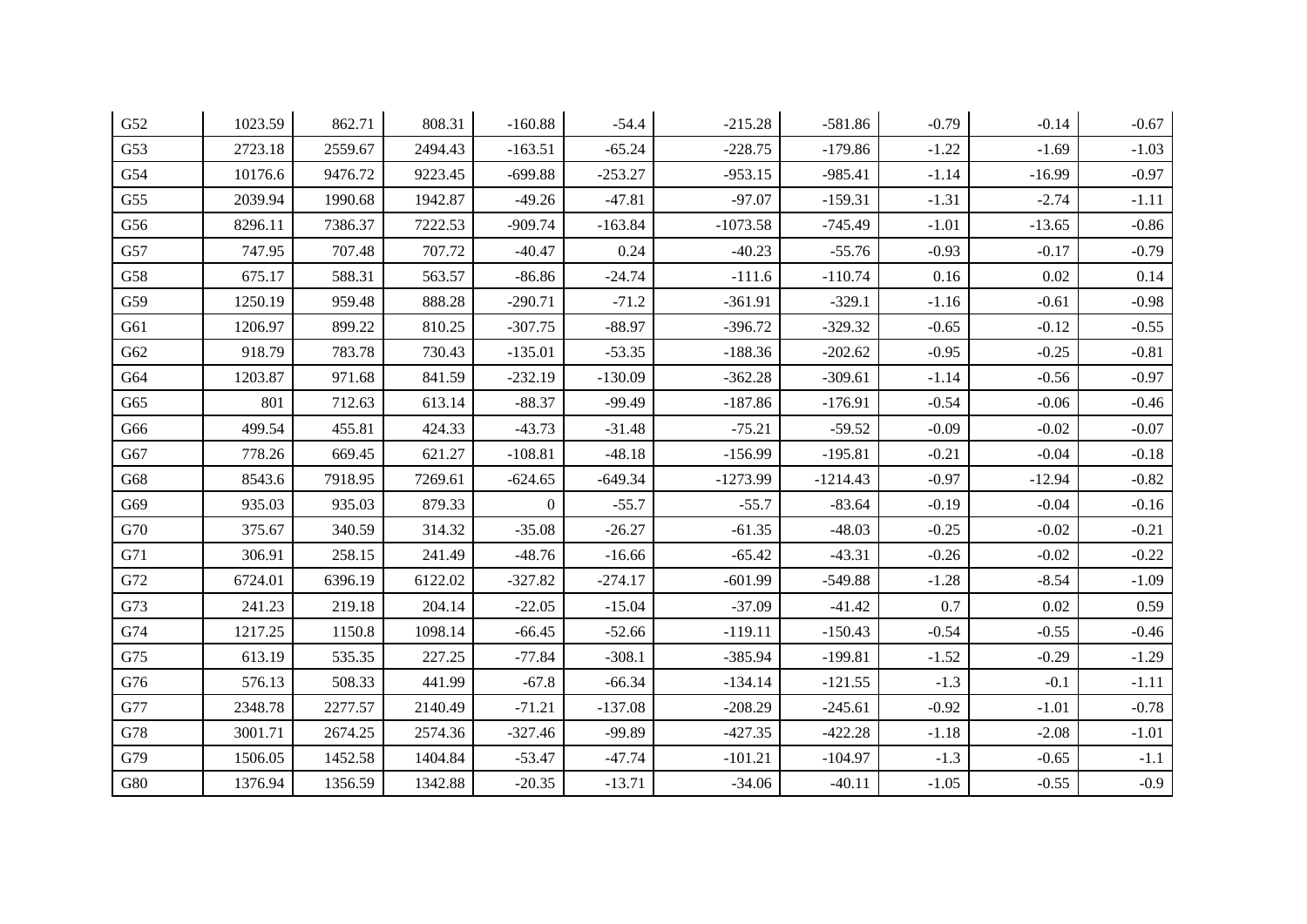| G81  | 1679.82 | 1571.99 | 1461.86 | $-107.83$      | $-110.13$ | $-217.96$ | $-237.51$ | $-0.74$ | $-0.3$  | $-0.63$ |
|------|---------|---------|---------|----------------|-----------|-----------|-----------|---------|---------|---------|
| G82  | 1126.08 | 1052.45 | 916.46  | $-73.63$       | $-135.99$ | $-209.62$ | $-170.88$ | $-1.23$ | $-0.64$ | $-1.04$ |
| G84  | 2473.05 | 2348.36 | 2297.23 | $-124.69$      | $-51.13$  | $-175.82$ | $-226.03$ | $-1.38$ | $-1.91$ | $-1.17$ |
| G85  | 2037.78 | 1860.26 | 1787.85 | $-177.52$      | $-72.41$  | $-249.93$ | $-272.01$ | $-1.34$ | $-1.93$ | $-1.14$ |
| G86  | 1523.1  | 1507.11 | 1464.5  | $-15.99$       | $-42.61$  | $-58.6$   | $-164.95$ | $-1.17$ | $-0.98$ | $-1$    |
| G87  | 6029.99 | 5490.08 | 5376.19 | -539.91        | $-113.89$ | $-653.8$  | $-614.83$ | $-1.15$ | $-9.13$ | $-0.97$ |
| G88  | 223.95  | 200.73  | 189.74  | $-23.22$       | $-10.99$  | $-34.21$  | $-77.19$  | $-0.36$ | $-0.02$ | $-0.3$  |
| G89  | 204.36  | 204.36  | 189.13  | $\Omega$       | $-15.23$  | $-15.23$  | $-25.03$  | $-0.23$ | $-0.02$ | $-0.2$  |
| G90  | 457.65  | 424.55  | 348.61  | $-33.1$        | $-75.94$  | $-109.04$ | $-59.14$  | $-0.95$ | $-0.05$ | $-0.81$ |
| G91  | 1103.09 | 984.99  | 926.61  | $-118.1$       | $-58.38$  | $-176.48$ | $-156.12$ | $-1.04$ | $-0.47$ | $-0.88$ |
| G92  | 518.4   | 473.75  | 372.05  | $-44.65$       | $-101.7$  | $-146.35$ | $-165.14$ | $-1.08$ | $-0.06$ | $-0.92$ |
| G93  | 382.79  | 372.21  | 351.91  | $-10.58$       | $-20.3$   | $-30.88$  | $-38.27$  | $-1.17$ | $-0.03$ | $-1$    |
| G94  | 689.41  | 453.95  | 401.89  | $-235.46$      | $-52.06$  | $-287.52$ | $-186.71$ | $-0.49$ | $-0.11$ | $-0.42$ |
| G95  | 2152.76 | 2069.84 | 1977.99 | $-82.92$       | $-91.85$  | $-174.77$ | $-223.51$ | $-1.47$ | $-1.87$ | $-1.25$ |
| G96  | 2474.72 | 2439.96 | 2329.54 | $-34.76$       | $-110.42$ | $-145.18$ | $-206.17$ | $-1.08$ | $-1.65$ | $-0.92$ |
| G97  | 1745.8  | 1664.64 | 1604.67 | $-81.16$       | $-59.97$  | $-141.13$ | $-180.77$ | $-0.89$ | $-0.56$ | $-0.76$ |
| G98  | 220.78  | 220.78  | 175.85  | $\overline{0}$ | $-44.93$  | $-44.93$  | $-44.14$  | $-0.36$ | $-0.02$ | $-0.31$ |
| G99  | 2381.56 | 2237.58 | 2140.34 | $-143.98$      | $-97.24$  | $-241.22$ | $-150.28$ | $-1.54$ | $-1.97$ | $-1.31$ |
| G100 | 671.97  | 520.03  | 427.16  | $-151.94$      | $-92.87$  | $-244.81$ | $-190.67$ | $-0.56$ | $-0.13$ | $-0.47$ |
| G101 | 1801.77 | 1557.05 | 1409.95 | $-244.72$      | $-147.1$  | $-391.82$ | $-382.72$ | $-1.18$ | $-0.53$ | $-1$    |
| G104 | 572.15  | 546.18  | 526.54  | $-25.97$       | $-19.64$  | $-45.61$  | $-84.29$  | $-0.73$ | $-0.08$ | $-0.62$ |
| G105 | 1700.2  | 1442.45 | 1315.96 | $-257.75$      | $-126.49$ | $-384.24$ | $-337.99$ | $-1.4$  | $-0.57$ | $-1.19$ |
| G112 | 793.86  | 750.04  | 493.21  | $-43.82$       | $-256.83$ | $-300.65$ | $-249.35$ | $-0.25$ | $-0.02$ | $-0.22$ |
| G113 | 1572.8  | 1450.81 | 1408.62 | $-121.99$      | $-42.19$  | $-164.18$ | $-174.3$  | $-1.16$ | $-0.56$ | $-0.98$ |
| G114 | 4813.22 | 4722.46 | 4472.13 | $-90.76$       | $-250.33$ | $-341.09$ | $-240.65$ | $-1.26$ | $-6.17$ | $-1.07$ |
| G115 | 2007.33 | 1948.24 | 1875.83 | $-59.09$       | $-72.41$  | $-131.5$  | $-144.81$ | $-1.19$ | $-0.71$ | $-1.01$ |
| G116 | 969.94  | 901.07  | 868.2   | $-68.87$       | $-32.87$  | $-101.74$ | $-156.49$ | $-0.51$ | $-0.12$ | $-0.43$ |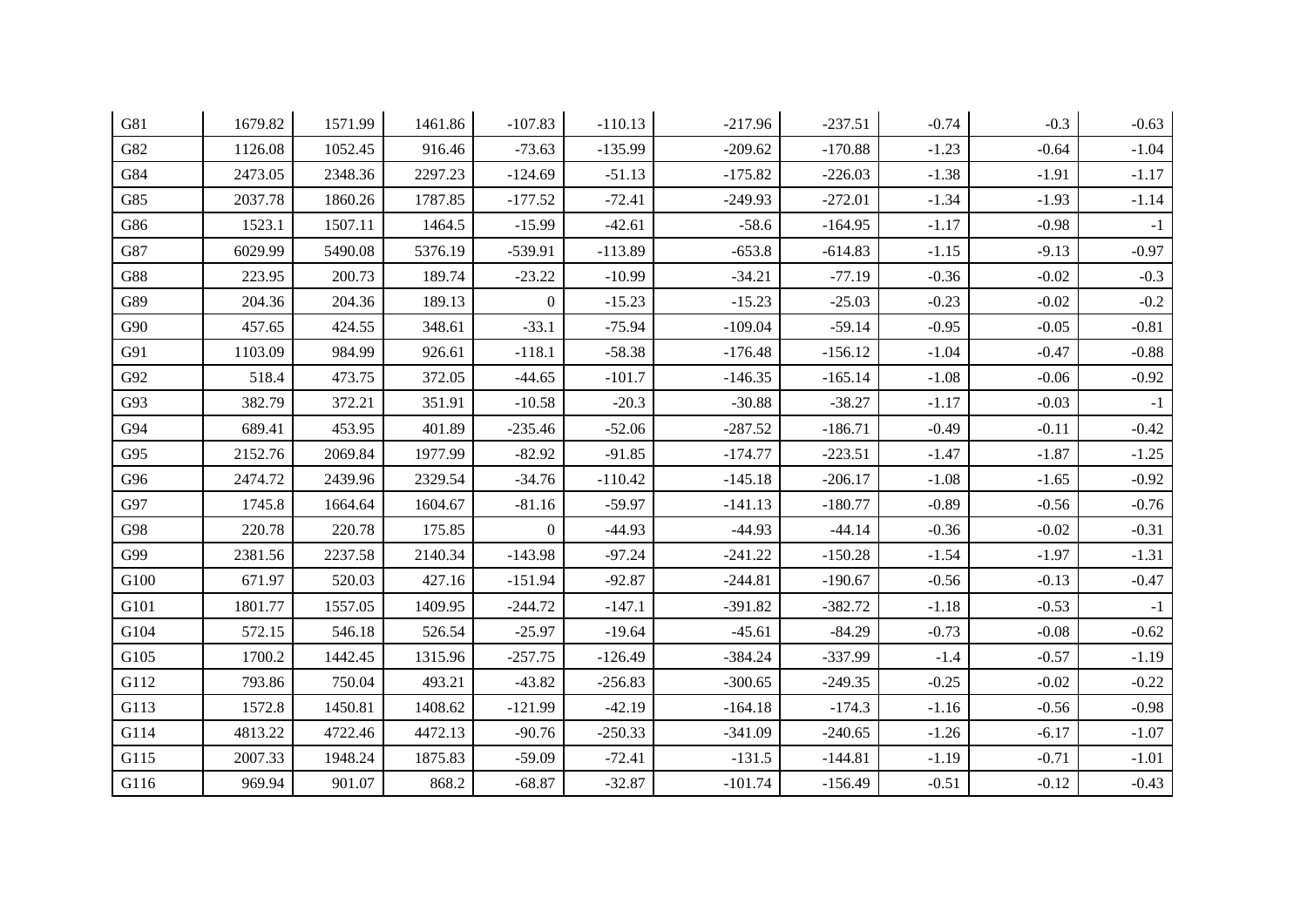| G117 | 403.21  | 253.48  | 231.7   | $-149.73$ | $-21.78$  | $-171.51$ | $-163.22$ | $-0.92$ | $-0.03$ | $-0.78$ |
|------|---------|---------|---------|-----------|-----------|-----------|-----------|---------|---------|---------|
| G118 | 582.42  | 571.66  | 556.96  | $-10.76$  | $-14.7$   | $-25.46$  | $-51.02$  | $-0.61$ | $-0.09$ | $-0.52$ |
| G119 | 3305.98 | 3047.5  | 2986.57 | $-258.48$ | $-60.93$  | $-319.41$ | $-245.81$ | $-1.17$ | $-1.69$ | $-0.99$ |
| G120 | 4902.29 | 4723.98 | 4575.9  | $-178.31$ | $-148.08$ | $-326.39$ | $-330.52$ | $-1.23$ | $-4.44$ | $-1.04$ |
| G121 | 726.52  | 676.86  | 549.85  | $-49.66$  | $-127.01$ | $-176.67$ | $-191.34$ | $-0.72$ | $-0.07$ | $-0.61$ |
| G122 | 245.18  | 232.01  | 220.73  | $-13.17$  | $-11.28$  | $-24.45$  | $-80.83$  | 0.36    | 0.04    | 0.3     |
| G123 | 535.52  | 443.15  | 370.45  | $-92.37$  | $-72.7$   | $-165.07$ | $-144.65$ | $-0.14$ | $-0.01$ | $-0.12$ |
| G124 | 1896.95 | 1664.02 | 1613.49 | $-232.93$ | $-50.53$  | $-283.46$ | $-225.78$ | $-1.23$ | $-1.01$ | $-1.04$ |
| G128 | 1410.1  | 1339.6  | 1312.05 | $-70.5$   | $-27.55$  | $-98.05$  | $-100.79$ | $-1.1$  | $-0.37$ | $-0.93$ |
| G129 | 4132.49 | 3919.3  | 3820.35 | $-213.19$ | $-98.95$  | $-312.14$ | $-299.02$ | $-1.19$ | $-3.22$ | $-1.01$ |
| G130 | 1136.43 | 1083.95 | 1017.05 | $-52.48$  | $-66.9$   | $-119.38$ | $-119.13$ | $-1.17$ | $-0.66$ | $-0.99$ |
| G132 | 999.17  | 852.52  | 799.18  | $-146.65$ | $-53.34$  | $-199.99$ | $-195.53$ | $-1.14$ | $-0.26$ | $-0.97$ |
| G134 | 1239.45 | 1231.41 | 1186.55 | $-8.04$   | $-44.86$  | $-52.9$   | $-129$    | $-0.59$ | $-0.39$ | $-0.5$  |
| G135 | 1831.53 | 1766.18 | 1723.47 | $-65.35$  | $-42.71$  | $-108.06$ | $-144.08$ | $-0.84$ | $-0.65$ | $-0.71$ |
| G136 | 4301.91 | 4124.88 | 3977.98 | $-177.03$ | $-146.9$  | $-323.93$ | $-362.65$ | $-0.9$  | $-2.93$ | $-0.76$ |
| G137 | 725.98  | 613.62  | 624.71  | $-112.36$ | 11.09     | $-101.27$ | $-87.66$  | 0.72    | 0.08    | 0.61    |
| G138 | 2138.22 | 2056.74 | 2009.86 | $-81.48$  | $-46.88$  | $-128.36$ | $-132.67$ | $-0.76$ | $-0.91$ | $-0.64$ |
| G141 | 2698.71 | 2513.43 | 2275.48 | $-185.28$ | $-237.95$ | $-423.23$ | $-449.38$ | $-1.18$ | $-2.93$ | $-1.01$ |
| G142 | 458.92  | 365.63  | 328.74  | $-93.29$  | $-36.89$  | $-130.18$ | $-149.81$ | $-1.22$ | $-0.29$ | $-1.04$ |
| G144 | 1439.97 | 1374.96 | 1300.86 | $-65.01$  | $-74.1$   | $-139.11$ | $-174.18$ | $-0.43$ | $-0.29$ | $-0.36$ |
| G145 | 675.91  | 652.49  | 516.49  | $-23.42$  | $-136$    | $-159.42$ | $-122.35$ | $-1.3$  | $-0.15$ | $-1.11$ |
| G146 | 774.84  | 696.12  | 620.54  | $-78.72$  | $-75.58$  | $-154.3$  | $-157.87$ | $-0.75$ | $-0.12$ | $-0.64$ |
| G147 | 659.74  | 644.67  | 623.34  | $-15.07$  | $-21.33$  | $-36.4$   | $-59.47$  | $-0.42$ | $-0.05$ | $-0.36$ |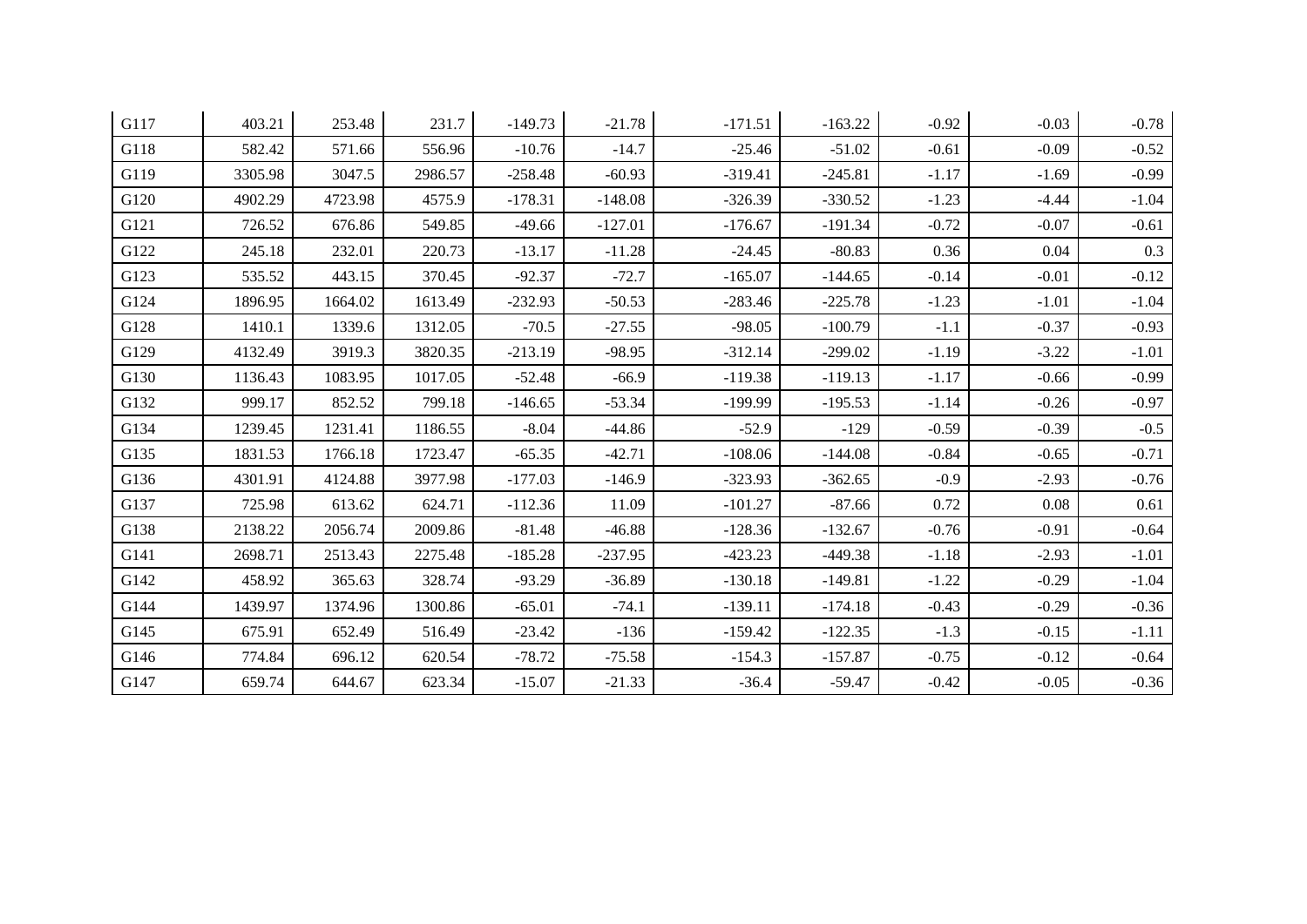| Image pairs        | days | year | <b>EWD</b><br>(m) | <b>EWD</b><br><b>SD</b> | <b>NSD</b><br>(m) | NSD SD<br>(m) | D<br>(m) | D<br><b>SD</b> |      | v<br>(m    | V SD<br>(m |
|--------------------|------|------|-------------------|-------------------------|-------------------|---------------|----------|----------------|------|------------|------------|
|                    |      |      |                   | (m)                     |                   |               |          | (m)            |      | $a^{-1}$ ) | $a^{-1}$ ) |
| 1993-10-20 $&$     | 368  | 1.01 | $-1.17$           | 2.13                    | $-0.87$           | 2.46          | 1.46     |                | 3.26 | 1.44       | 3.23       |
| 1994-10-23         |      |      |                   |                         |                   |               |          |                |      |            |            |
| 2000-08-28 &       | 704  | 1.93 | 2.60              | 1.63                    | $-6.34$           | 1.46          | 6.85     |                | 2.19 | 3.55       | 1.14       |
| 2002-08-02         |      |      |                   |                         |                   |               |          |                |      |            |            |
| $2009 - 09 - 30$ & | 722  | 1.98 | $-2.20$           | 2.45                    | $-0.68$           | 4.20          | 2.30     |                | 4.87 | 1.16       | 2.46       |
| 2011-10-22         |      |      |                   |                         |                   |               |          |                |      |            |            |
| $2016 - 10 - 19$ & | 352  | 0.96 | $-0.32$           | 1.13                    | 1.17              | 1.25          | .21      |                | 1.69 | 1.25       | 1.75       |
| 2017-10-06         |      |      |                   |                         |                   |               |          |                |      |            |            |

Table S3. Surface velocity statistics over stable terrain (<25° slope).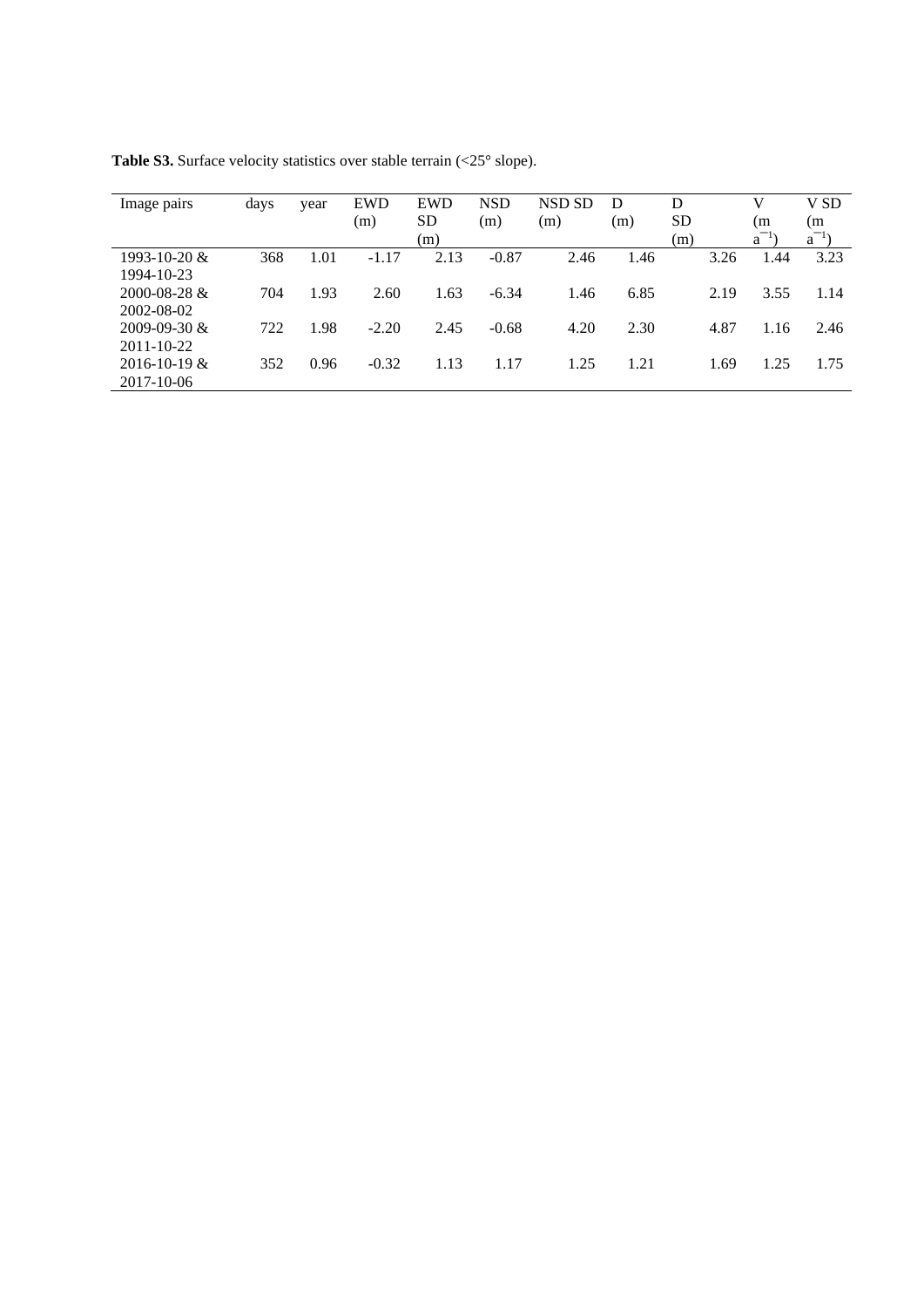| S1             | Glacie     |                                       | 1993-1994                                                     |                                  | 2000-2002                                        |                                       | 2009-2011                                             | 2016-2017                             |                                                       |
|----------------|------------|---------------------------------------|---------------------------------------------------------------|----------------------------------|--------------------------------------------------|---------------------------------------|-------------------------------------------------------|---------------------------------------|-------------------------------------------------------|
| no             | $\rm r$ ID | Mean<br>velocit<br>y(m)<br>$a^{-1}$ ) | Mean<br>Velocity<br>along the<br>central line<br>$(m a^{-1})$ | Mean<br>velocity<br>$(m a^{-1})$ | Mean<br>Velocity<br>along the<br>central<br>line | Mean<br>velocit<br>y(m)<br>$a^{-1}$ ) | Velocity<br>along the<br>central line<br>$(m a^{-1})$ | Mean<br>velocit<br>y(m)<br>$a^{-1}$ ) | Velocity<br>along the<br>central line<br>$(m a^{-1})$ |
| $\mathbf{1}$   | G08        | 5.08                                  | 7.53                                                          | 9.48                             | $(m a^{-1})$<br>23.02                            | 2.94                                  | 2.92                                                  | 4.72                                  | 8.80                                                  |
| $\mathbf{2}$   | G12        | 6.10                                  | 10.65                                                         | 10.03                            | 15.84                                            | 3.48                                  | 7.04                                                  | 5.96                                  | 5.30                                                  |
| 3              | G18        | 9.35                                  | 8.30                                                          | 7.14                             | 7.48                                             | 3.57                                  | 3.15                                                  | 6.53                                  | 6.88                                                  |
| $\overline{4}$ | G19        | 6.03                                  | 5.88                                                          | 10.11                            | 13.16                                            | 2.15                                  | 2.20                                                  | 9.63                                  | 11.18                                                 |
| 5              | G20        | 6.71                                  | 6.87                                                          | 12.10                            | 14.16                                            | 2.84                                  | 3.35                                                  | 11.38                                 | 15.27                                                 |
| 6              | G24        | 6.75                                  | 6.88                                                          | 12.95                            | 10.18                                            | 4.70                                  | 4.01                                                  | 7.60                                  | 8.08                                                  |
| $\tau$         | G32        | 4.15                                  | 4.96                                                          | 6.22                             | 7.84                                             | 3.24                                  | 4.13                                                  | 7.47                                  | 10.75                                                 |
| $8\,$          | G34        | 9.88                                  | 17.03                                                         | 14.44                            | 23.16                                            | 4.10                                  | 7.90                                                  | 14.72                                 | 20.44                                                 |
| 9              | G36        | 4.33                                  | 4.75                                                          | 8.02                             | 16.11                                            | 2.52                                  | 2.31                                                  | 2.78                                  | 3.93                                                  |
| 10             | G38        | 8.56                                  | 10.60                                                         | 12.24                            | 16.44                                            | 8.53                                  | 12.62                                                 | 15.47                                 | 21.48                                                 |
| 11             | G47        | 5.68                                  | 5.61                                                          | 7.63                             | 8.19                                             | 2.58                                  | 2.69                                                  | 10.80                                 | 8.34                                                  |
| 12             | G53        | 5.15                                  | 3.99                                                          | 8.40                             | 11.04                                            | 4.27                                  | 3.94                                                  | 11.35                                 | 16.94                                                 |
| 13             | G54        | 9.18                                  | 14.82                                                         | 10.56                            | 20.34                                            | 4.93                                  | 6.50                                                  | 13.89                                 | 25.45                                                 |
| 14             | G55        | 3.38                                  | 3.17                                                          | 6.74                             | 8.17                                             | 4.87                                  | 5.88                                                  | 3.30                                  | 3.02                                                  |
| 15             | G56        | 5.17                                  | 7.23                                                          | 9.56                             | 11.09                                            | 3.87                                  | 5.86                                                  | 7.37                                  | 11.13                                                 |
| 16             | G68        | 6.25                                  | 8.52                                                          | 11.43                            | 14.85                                            | 3.82                                  | 5.77                                                  | 7.43                                  | 4.69                                                  |
| 17             | G72        | 3.95                                  | 5.49                                                          | 7.63                             | 12.12                                            | 2.05                                  | 2.21                                                  | 6.26                                  | 7.78                                                  |
| 18             | G74        | 6.30                                  | 7.71                                                          | 4.86                             | 3.71                                             | 2.65                                  | 2.92                                                  | 22.36                                 | 24.55                                                 |
| 19             | G77        | 3.81                                  | 3.06                                                          | 5.55                             | 5.43                                             | 1.40                                  | 1.32                                                  | 6.82                                  | 9.74                                                  |
| 20             | G78        | 5.54                                  | 8.02                                                          | 9.32                             | 9.03                                             | 2.07                                  | 2.43                                                  | 6.11                                  | 8.32                                                  |
| 21             | G84        | 2.40                                  | 2.66                                                          | 10.27                            | 14.66                                            | 2.73                                  | 2.91                                                  | 5.92                                  | 5.95                                                  |
| 22             | G85        | 2.02                                  | 1.89                                                          | 11.89                            | 12.87                                            | 2.55                                  | 2.90                                                  | 5.65                                  | 7.48                                                  |
| 23             | G87        | 4.33                                  | 5.19                                                          | 8.18                             | 8.11                                             | 2.42                                  | 2.38                                                  | 6.86                                  | 6.49                                                  |
| 24             | G95        | 2.87                                  | 2.86                                                          | 10.51                            | 15.59                                            | 3.30                                  | 3.28                                                  | 8.58                                  | 11.16                                                 |
| 25             | G96        | 3.08                                  | 2.82                                                          | 8.11                             | 9.51                                             | 2.82                                  | 3.06                                                  | 5.35                                  | 3.40                                                  |
|                | 26 G99     | 8.40                                  | 8.60                                                          | 6.92                             | 8.07                                             | 1.71                                  | 1.64                                                  | 7.45                                  | 11.65                                                 |
| 27             | G114       | 11.59                                 | 9.03                                                          | 12.71                            | 15.41                                            | 6.02                                  | 7.32                                                  | 18.95                                 | 19.97                                                 |
| 28             | G119       | 2.82                                  | 2.40                                                          | 8.06                             | 9.61                                             | 2.95                                  | 2.97                                                  | 11.02                                 | 11.37                                                 |
| 29             | G120       | 4.11                                  | 5.81                                                          | 9.61                             | 10.86                                            | 2.25                                  | 2.23                                                  | 3.98                                  | 3.64                                                  |
| 30             | G129       | 3.98                                  | 4.85                                                          | 13.50                            | 14.76                                            | 1.90                                  | 2.17                                                  | 5.85                                  | 6.72                                                  |
| 31             | G136       | 4.27                                  | 6.03                                                          | 11.24                            | 17.43                                            | 2.49                                  | 2.28                                                  | 7.88                                  | 9.82                                                  |
| 32             | G138       | 5.08                                  | 5.79                                                          | 8.87                             | 11.35                                            | 3.01                                  | 2.86                                                  | 3.07                                  | 3.18                                                  |
|                | 33 G141    | 3.07                                  | 3.39                                                          | 7.21                             | 7.01                                             | 2.56                                  | 2.35                                                  | 6.63                                  | 7.83                                                  |
|                | Mean       | 5.44                                  | 6.44                                                          | 9.44                             | 12.32                                            | 3.25                                  | 3.86                                                  | 8.46                                  | 10.33                                                 |

**Table S4.** Surface velocity of select glacier in the JCW.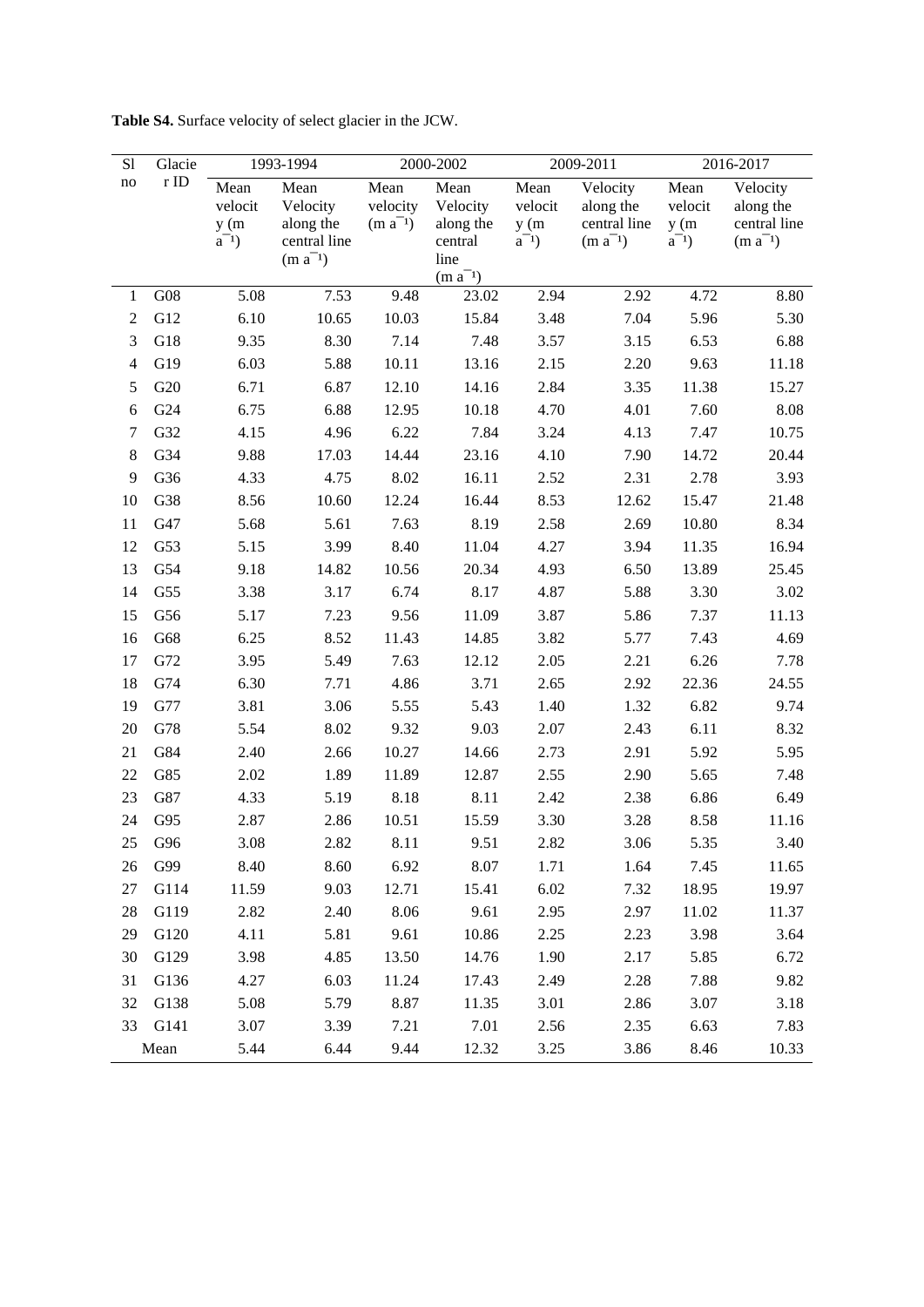## **Additional references**

- Bajracharya, S. R., Maharjan, S. B. and Shrestha, F.: The status and decadal change of glaciers in Bhutan from the 1980s to 2010 based on satellite data, Ann. Glaciol., 55(66), 159–166, doi:10.3189/2014AoG66A125, 2014.
- Bajracharya, S. R., Maharjan, S. B., Shrestha, F., Guo, W. Q., Liu, S. Y., Immerzeel, W. and Shrestha, B.: The glaciers of the Hindu Kush Himalayas: current status and observed changes from the 1980s to 2010, Int. J. Water Resour. Dev., 31(2), 161–173, doi:10.1080/07900627.2015.1005731, 2015.
- Basnett, S., Kulkarni, A. V. and Bolch, T.: The influence of debris cover and glacial lakes on the recession of glaciers in Sikkim Himalaya, India, J. Glaciol., 59(218), 1035–1046, doi:10.3189/2013JoG12J184, 2013.
- Bhambri, R., Bolch, T., Chaujar, R. K. and Kulshreshtha, S. C.: Glacier changes in the Garhwal Himalaya , India , from 1968 to 2006 based on remote sensing, J. Glaciol., 57(203), 543–556, 2011.
- Bolch, T., Buchroithner, M., Pieczonka, T. and Kunert, A.: Planimetric and volumetric glacier changes in the Khumbu Himal, Nepal, since 1962 using Corona, Landsat TM and ASTER data, J. Glaciol., 54(187), 592–600, doi:10.3189/002214308786570782, 2008.
- Brahmbhatt, R. M., Bahuguna, I. M., Rathore, B. P., Kulkarni, A. V., Shah, R. D., Rajawat, A. S. and Kargel, J. S.: Significance of glacio-morphological factors in glacier retreat: a case study of part of Chenab basin, Himalaya, J. Mt. Sci., 14(1), 128–141, doi:10.1007/s11629-015-3548-0, 2017.
- Chand, P. and Sharma, M. C.: Glacier changes in the Ravi basin, North-Western Himalaya (India) during the last four decades (1971-2010/13), Glob. Planet. Change, 135, 133–147, doi:10.1016/j.gloplacha.2015.10.013, 2015.
- Chudley, T. R., Miles, E. S. and Willis, I. C.: Glacier characteristics and retreat between 1991 and 2014 in the Ladakh range, Jammu and Kashmir, Remote Sens. Lett., 8(6), 518–527, doi:10.1080/2150704X.2017.1295480, 2017.
- Das, S. and Sharma, M. C.: Glacier changes between 1971 and 2016 in the Jankar Chhu Watershed, Lahaul Himalaya, India, J. Glaciol., 65, 13–28, doi:10.1017/jog.2018.77, 2019.
- Garg, P. K., Shukla, A., Tiwari, R. K. and Jasrotia, A. S.: Assessing the status of glaciers in part of the Chandra basin, Himachal HimalayaA multiparametric approach, Geomorphology, 284, 99–114, doi:10.1016/j.geomorph.2016.10.022, 2017.
- Kulkarni, A. V, Dhar, S., Rathore, B. P., K, B. G. R. and Kalia, R.: Recession of samudra tapu glacier , chandra river basin , Himachal Pradesh, J. Indian Soc. Remote Sens., 34(1), doi:10.1007/BF02990745, 2006.
- Kulkarni, A. V, Bahuguna, I. M., Rathore, B. P., Singh, S. K., Randhawa, S. S., Sood, R. K. and Dhar, S.: Glacial retreat in Himalaya using Indian Remote Sensing satellite data, Curr. Sci., 92, 69–74, 2007.
- Kulkarni, A. V, Rathore, B. P., Singh, S. K. and Bahuguna, I. M.: Understanding changes in the Himalayan cryosphere using remote sensing techniques, Internaternation J. Remote Sens., 32(3), 601–615, doi:10.1080/01431161.2010.517802, 2011.
- Mehta, M., Dobhal, D. P. and Bisht, M. P. S.: Change of Tipra Glacier in the Garhwal Himalaya , India , between 1962 and 2008, Prog. Phys. Geogr., 35(6), 721–738, doi:10.1177/0309133311411760, 2011.
- Mehta, M., Dobhal, D. P., Pratap, B., Verma, A. and Kumar, A.: Glacier changes in Upper Tons River basin , Garhwal Himalaya , Uttarakhand , India, Zeitschrift fur G, 57(October 2012), 225–244, doi:10.1127/0372-8854/2012/0095, 2012.
- Mir, R. A. and Majeed, Z.: Frontal recession of Parkachik Glacier between 1971-2015, Zanskar Himalaya using remote sensing and field data, Geocarto Int., 6049(November), 1–15, doi:10.1080/10106049.2016.1232439, 2016.
- Murtaza, K. O. and Romshoo, S. A.: Recent glacier changes in the Kashmir Alpine Himalayas, India, Geocarto Int., 6049(May), 1–18, doi:10.1080/10106049.2015.1132482, 2016.
- Negi, H. S., Saravana, G., Rout, R. and Snehmani: Monitoring of great Himalayan glaciers in Patsio region,